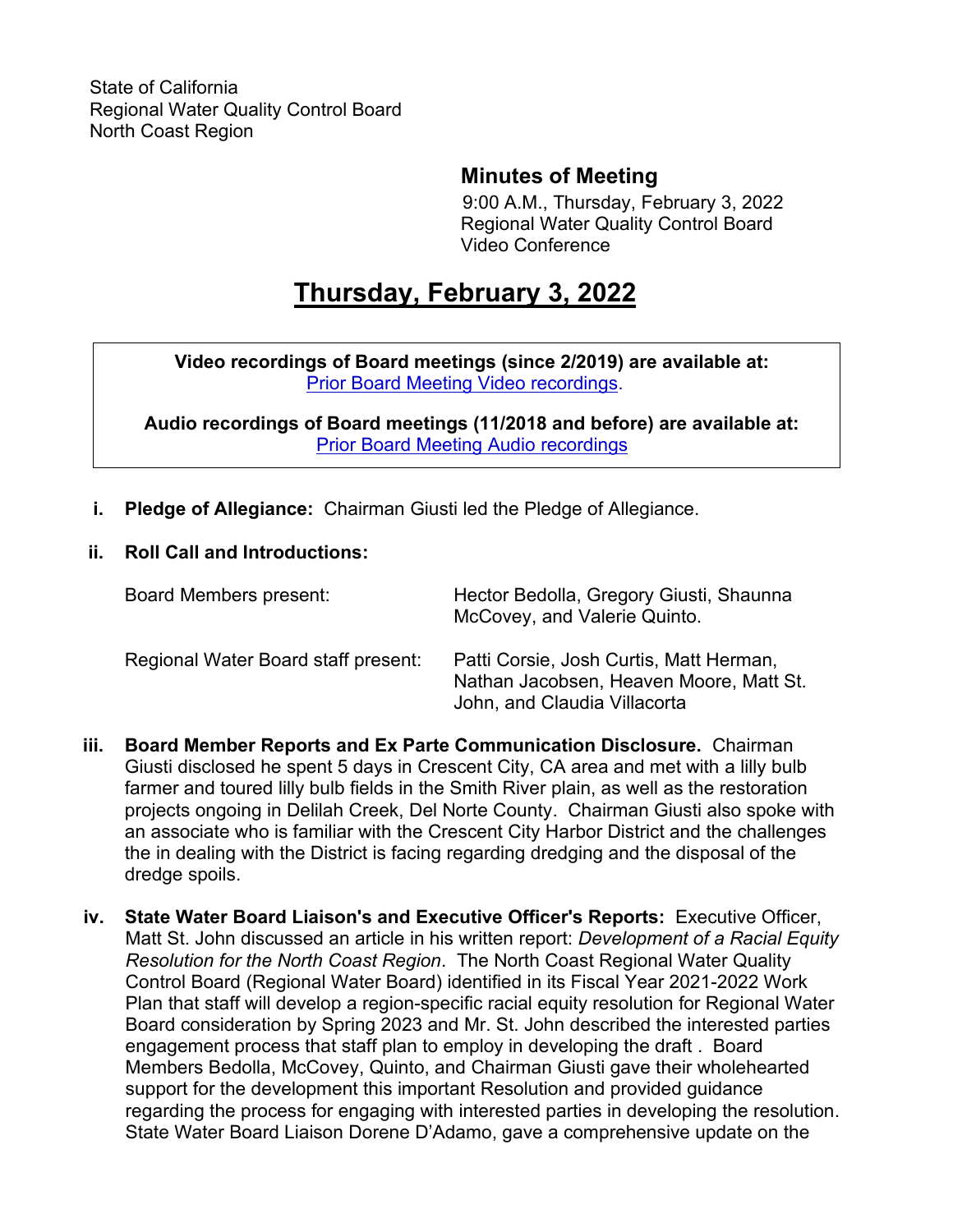drought, Emergency Curtailment Orders, funding for drinking water needs, and water conservation measures being taken at the State Water Board.

**v. Regional Board Chair's Report:** Chairman Giusti reported that he had several meetings and briefings with Mr. St. John, Dorene D'Adamo, State Board Vice-Chair and Liaison to the North Coast Regional Board; and Joaquin Esquivel, State Board Chairman to discuss various topics affecting the North Coast Region.

#### **vi. Public Forum:**

#### **Comments were taken from:**

- · Brenda Adelman, Russian River Watershed Protection Committee
- **1. Election of Board Officers:**
- **Motion:** Board member Quinto nominated Gregory Giusti to continue as the Board Chair and Hector Bedolla as the Vice-Chair; Board member McCovey seconded. Chair Giusti initiated a roll-call vote:

Bedolla aye Quinto aye McCovey aye Giusti aye

Motion passed unanimously

- **2. Presentation of Executive Officer's 2021 Water Quality Stewardship Award:** Mr. St. John presented the 2022 Water Quality Stewardship Awards to the following individuals for their leadership & outstanding career accomplishments to protect the waters of the North Coast and beyond:
	- · Pete Cafferata, Retired, Cal-Fire Watershed Protection Program
	- · Dr. Josh Collins, Retired, San Francisco Estuary Institute (SFEI) & The Aquatic Science Center
	- Dr. Dave Smith, Retired, Merritt Smith Consulting
	- · Cherie Blatt, Retired, North Coast Regional Water Quality Control Board
	- Cathy Goodwin, Retired, North Coast Regional Water Quality Control Board
- **3. Approval of Meeting Minutes:** December 2, 2021

**Motion:** Board member Bedolla moved to adopt December 2, 2021 Meeting minutes; Board member McCovey seconded the motion; Chairman Giusti initiated a roll-call vote: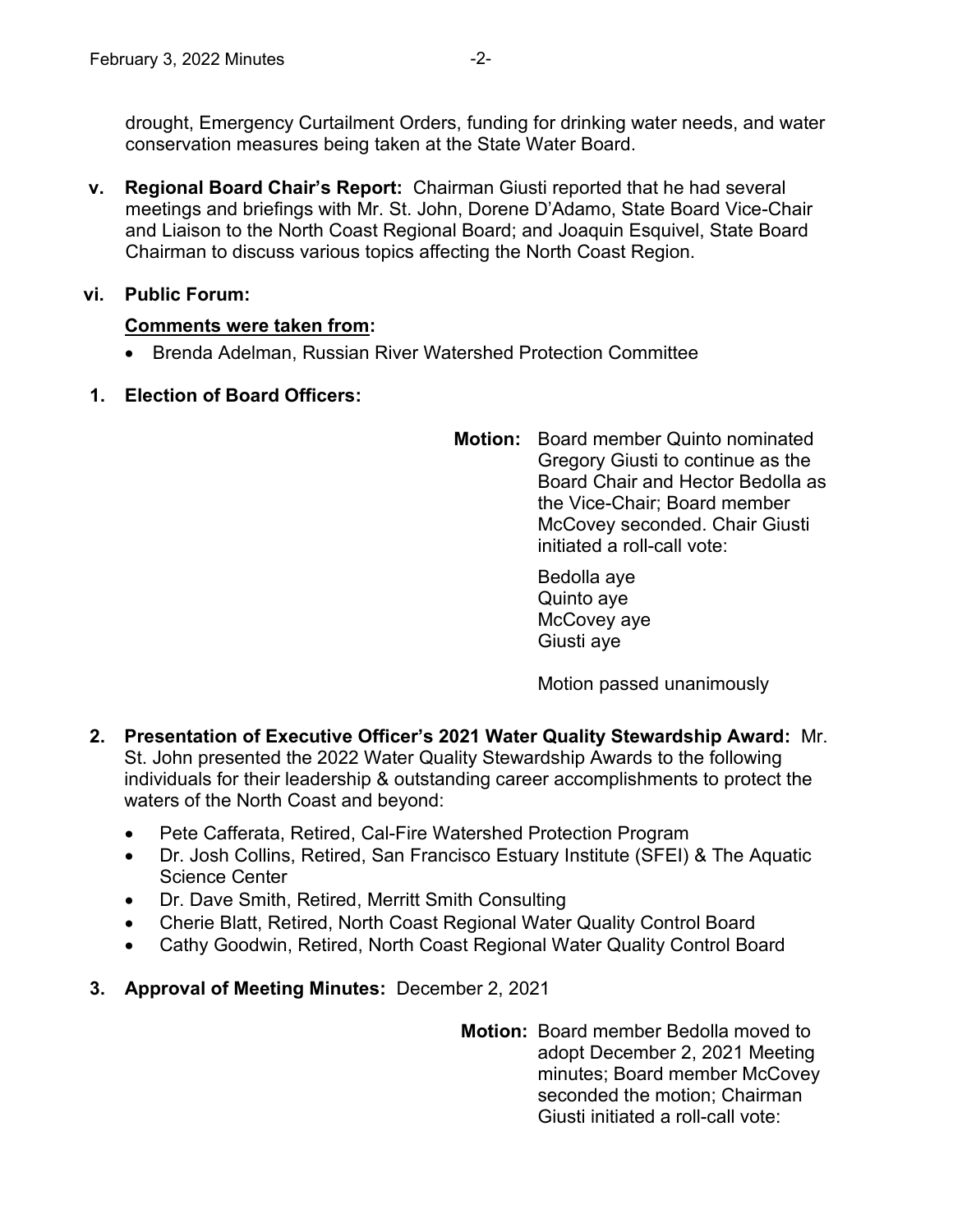Bedolla aye Quinto aye McCovey aye Giusti aye Motion passed unanimously

### **Uncontested Item**

**4.** Public Hearing on Order No. R1-2022-0002 to consider adoption of proposed Waste Discharge Requirements for Humboldt County Resort Improvement District No. 1, Shelter Cove Wastewater Treatment Facility, WDID No. 1B84086OHUM, NPDES No. CA0023027 (*Matthew Herman*)

> **Motion:** Chairman Giusti initiated a roll-call vote:

> > Bedolla aye Quinto aye McCovey aye Giusti aye

Motion passed unanimously

## **Information Items**

**5. Update on Monthly Water Conservation and Reporting & Curtailment Activities for North Coast Region.** Marielle Rhodeiro and Charlotte Ely, Office of Research, Planning and Performance, State Water Board updated the Board on the status of the urban water conservation efforts in the North Coast, reviewed the monthly conservation and production report results for the North Coast that showed the average residential daily per capita (R-GPCD) water use in the North Coast is 38% lower than the statewide averages, and discussed the efficiency framework (AB1668/SB606) bills adopted on May 31, 2018, to establish a new foundation for long-term improvements in water conservation and drought planning to adapt to climate change by amending existing laws to provide expanded authorities and requirements to enable permanent changes and actions to improve the state's water future for generations to come. Sam Boland-Brien, and Erin Ragazzi, Division of Water Rights, State Water Board updated the Board on the continued implementation of two drought emergency regulations adopted in 2021 that cover the Russian River watershed and the Scott & Shasta River watersheds. The drought emergency regulations provide for curtailment of water rights in order of priority to protect senior water rights and establish minimum instream flows for the protection of coho and Chinook salmon in these watersheds. These emergency regulations also encourage local cooperative solutions to support flow and fisheries needs.

### **Comments were taken from:**

· Brenda Adelman, Russian River Watershed Protection Committee